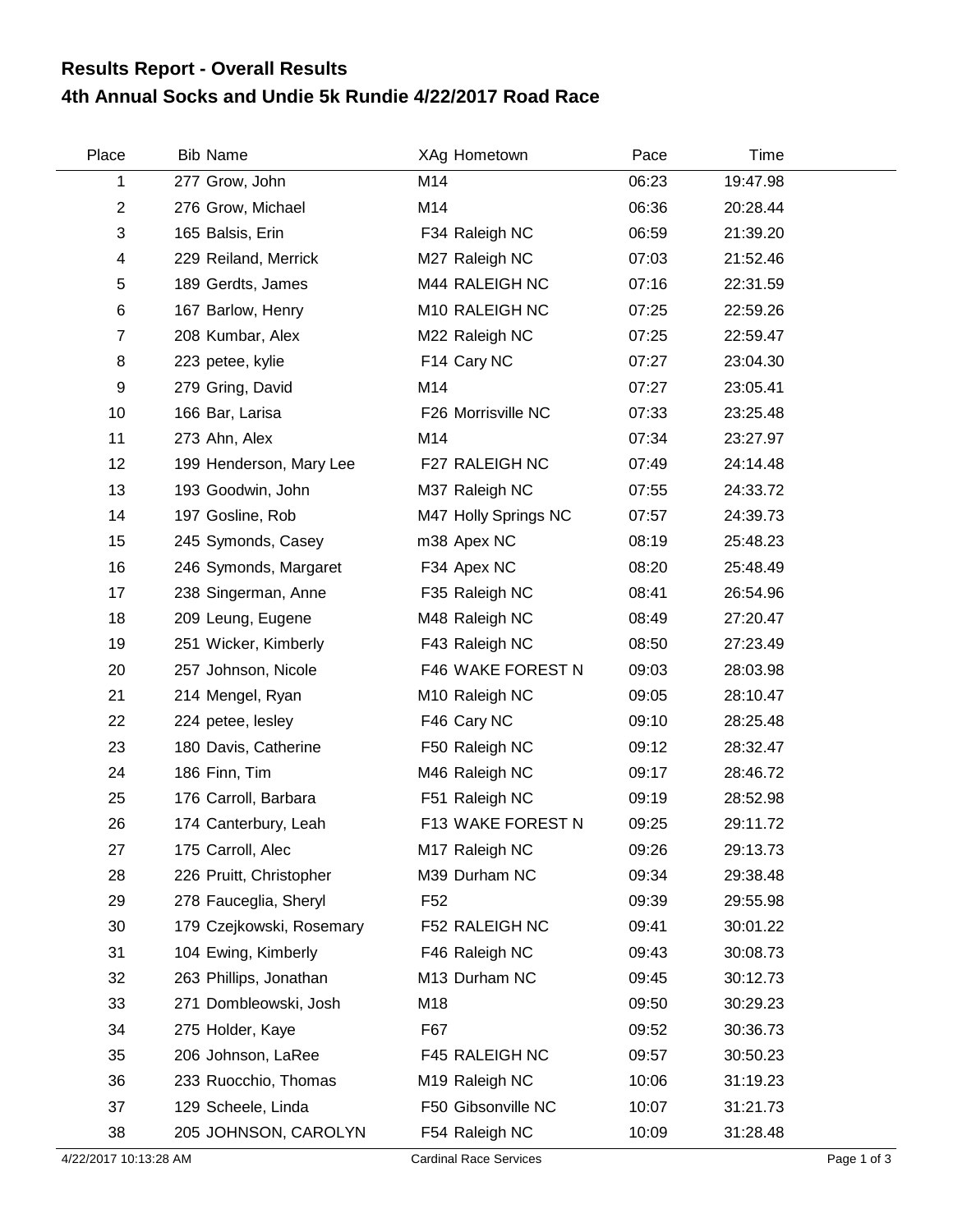| Place | <b>Bib Name</b>        | XAg Hometown            | Pace  | Time     |  |
|-------|------------------------|-------------------------|-------|----------|--|
| 39    | 225 Pompeo, Rebecca    | F49 WAKE FOREST N       | 10:10 | 31:31.98 |  |
| 40    | 196 Gosline, Kaitlyn   | F16 Holly Springs NC    | 10:18 | 31:55.97 |  |
| 41    | 177 Clarke, Rhyann     | F16 Fuquay-Varina NC    | 10:19 | 31:57.98 |  |
| 42    | 183 Feldmann, Paige    | F35 Raleigh NC          | 10:21 | 32:04.97 |  |
| 43    | 184 Feldmann, Scott    | M30 Raleigh NC          | 10:21 | 32:04.97 |  |
| 44    | 282 Rendahl, Randy     | M50                     | 10:35 | 32:47.98 |  |
| 45    | 265 Rafferty, Dina     | F47 Raleigh NC          | 10:38 | 32:59.23 |  |
| 46    | 185 Fernandes, Juhi    | F27 CARY NC             | 10:40 | 33:03.48 |  |
| 47    | 178 Czejkowski, Joseph | M56 RALEIGH NC          | 10:42 | 33:11.73 |  |
| 48    | 248 Todd, Stuart       | M39 Raleigh NC          | 10:45 | 33:19.48 |  |
| 49    | 247 Todd, Mia          | F8 Raleigh NC           | 10:45 | 33:20.47 |  |
| 50    | 213 Mengel, Nicole     | F40 Raleigh NC          | 10:46 | 33:21.98 |  |
| 51    | 131 Potter, Grafton    | M17 Raleigh NC          | 10:53 | 33:45.05 |  |
| 52    | 210 Leung, Tessa       | F11 Raleigh NC          | 10:54 | 33:47.22 |  |
| 53    | 132 Salz, Addison      | F16 Apex NC             | 10:55 | 33:51.97 |  |
| 54    | 244 Sunday, Rachel     | F37 Raleigh NC          | 11:00 | 34:05.49 |  |
| 55    | 252 Yopp, Brandon      | M33 Raleigh NC          | 11:04 | 34:18.72 |  |
| 56    | 237 Sherron, Megan     | F32 Raleigh NC          | 11:04 | 34:18.74 |  |
| 57    | 262 Pegram, Emory      | F14 Raleigh NC          | 11:07 | 34:26.98 |  |
| 58    | 281 Guraon, Nicole     | U100                    | 11:18 | 35:02.48 |  |
| 59    | 272 Ahn, Chris         | M50                     | 11:22 | 35:14.50 |  |
| 60    | 218 Moser, Christie    | F37 Raleigh NC          | 11:34 | 35:52.47 |  |
| 61    | 260 McDougall, Katy    | F40 Raleigh NC          | 11:38 | 36:03.73 |  |
| 62    | 187 Freeman, Shelley   | F44 RALEIGH NC          | 11:39 | 36:06.99 |  |
| 63    | 258 Kayarian, James    | M61 Raleigh NC          | 11:41 | 36:13.23 |  |
| 64    | 267 Sunday, Nathan     | M9 Raleigh NC           | 11:43 | 36:19.76 |  |
| 65    | 207 Kelly, Doreen      | F53 Raleigh NC          | 11:43 | 36:20.24 |  |
| 66    | 232 Ruocchio, John     | M51 Raleigh NC          | 11:44 | 36:21.98 |  |
| 67    | 227 Pruitt, Michelle   | F32 Durham NC           | 11:47 | 36:30.73 |  |
| 68    | 162 Ardillo, Kristin   | F37 Raleigh NC          | 12:04 | 37:23.89 |  |
| 69    | 231 Rose, Suzie        | F37 Morrisville NC      | 12:04 | 37:24.23 |  |
| 70    | 241 Spencer, Marcia    | F38 Raleigh NC          | 12:05 | 37:26.48 |  |
| 71    | 240 Spencer, Landon    | F10 Raleigh NC          | 12:05 | 37:26.73 |  |
| 72    | 216 Morris, Clark      | M32 Raleigh NC          | 12:07 | 37:32.23 |  |
| 73    | 217 Morris, Michelle   | F32 Raleigh NC          | 12:07 | 37:32.48 |  |
| 74    | 192 Goodwin, Jane      | F76 Raleigh NC          | 12:10 | 37:43.05 |  |
| 75    | 169 Barrett, Sam       | M <sub>12</sub> Cary NC | 12:21 | 38:17.48 |  |
| 76    | 171 Berrier, Ross      | M45 Raleigh NC          | 12:25 | 38:30.98 |  |
| 77    | 198 Halula, Kathy      | F51 Raleigh NC          | 12:26 | 38:31.98 |  |
| 78    | 219 Moser, Frank       | M38 Raleigh NC          | 12:40 | 39:15.46 |  |
| 79    | 181 Dibble, Kylene     | F35 Winterville NC      | 12:47 | 39:36.47 |  |